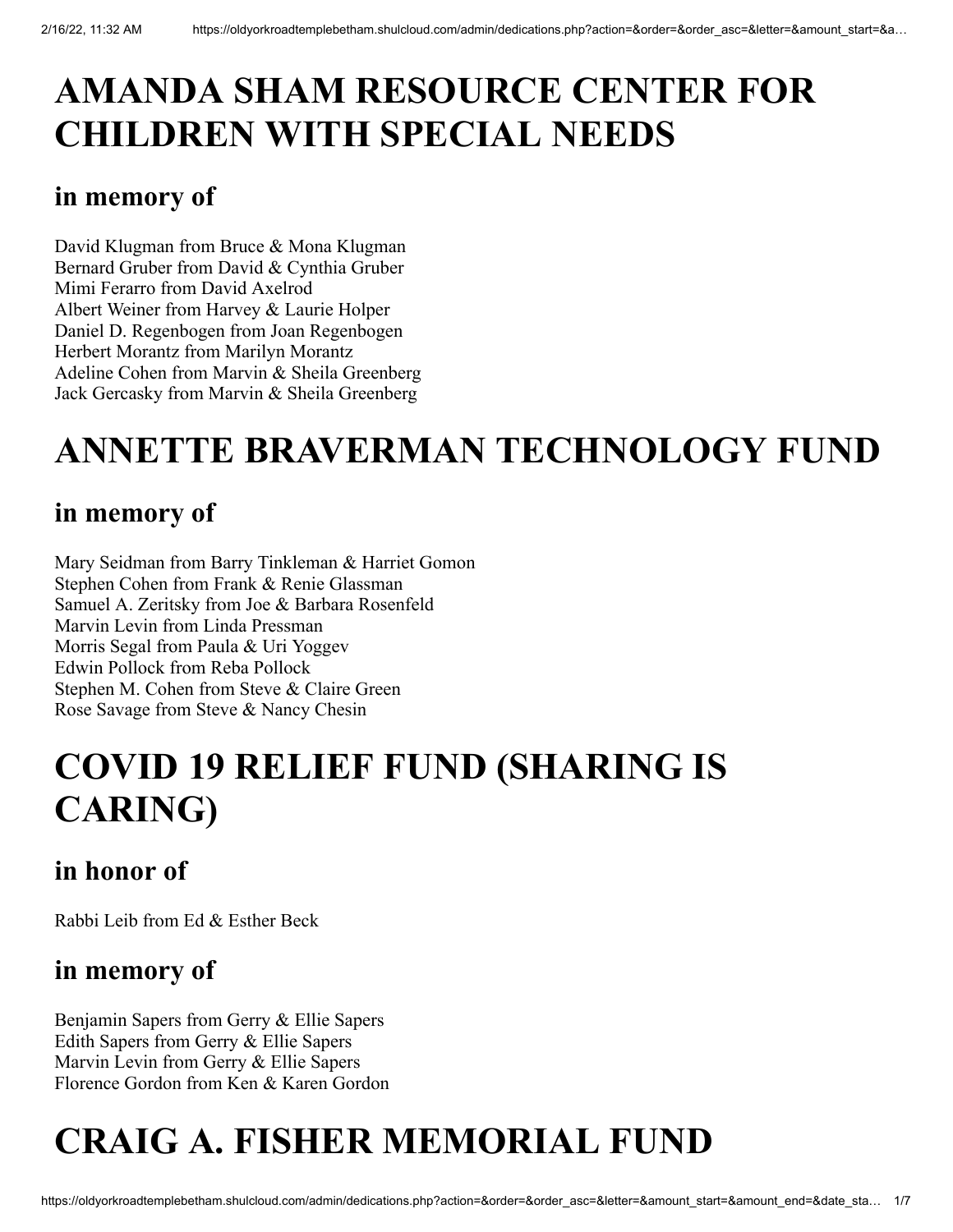## **in memory of**

Moe Frank from Alan & Lois Smith

# **DISCRETIONARY FUND - CANTOR ELENA ZARKH**

#### **in memory of**

Mollie Tishler from Bob & Geri Rosenberg Deanne Scherlis Comer from Bob & Geri Rosenberg Dorothy Rosenberg from Bob & Geri Rosenberg Stephen Cohen from Bob & Geri Rosenberg Frances Bailes from Bob & Geri Rosenberg

## **DISCRETIONARY FUND - RABBI ROBERT LEIB**

## **in honor of**

Rabbi Leib from Jerry & Paula Robin The marriage of Samantha Shotz to Zachary Bierig. from Mitchell & Abbie Shotz

#### **in memory of**

Minerva Taylor from Alan & D'veral Silberstein Herb Moss from Alan & Phyllis Daniels Morris Elfand from Alvin & Susan Elfand Martin Davis from Arthur & Neile Davis Leonard Lawrence from Arthur & Neile Davis Ruth Herbst from Arthur & Neile Davis Ruth Davis from Arthur & Neile Davis Bernice Lawrence from Arthur & Neile Davis Willy Herbst from Arthur & Neile Davis Florence Kogen from Arthur & Neile Davis Edward S. Marks from Barbara Marks Mildred Merin from Bill & Carol Schwarzschild Joseph Friedman from Bill Patent & Jane Hurwitz Lou Cheifetz from Bob & Geri Rosenberg Marcia Black from Bob & Geri Rosenberg Margaret Kalstein from Carol Heller Harry Pressman from David & Barbara Gordon Stephen M. Cohen from David & Sandy Chernow Norton Ginsburg from Florence Ginsburg Esther Bloom from Frederick Bloom Michael Cohen from Jay & Beverly Cohen Scott Magid from Jedd & Ellen Stillman Sarah Kanter from Joan Regenbogen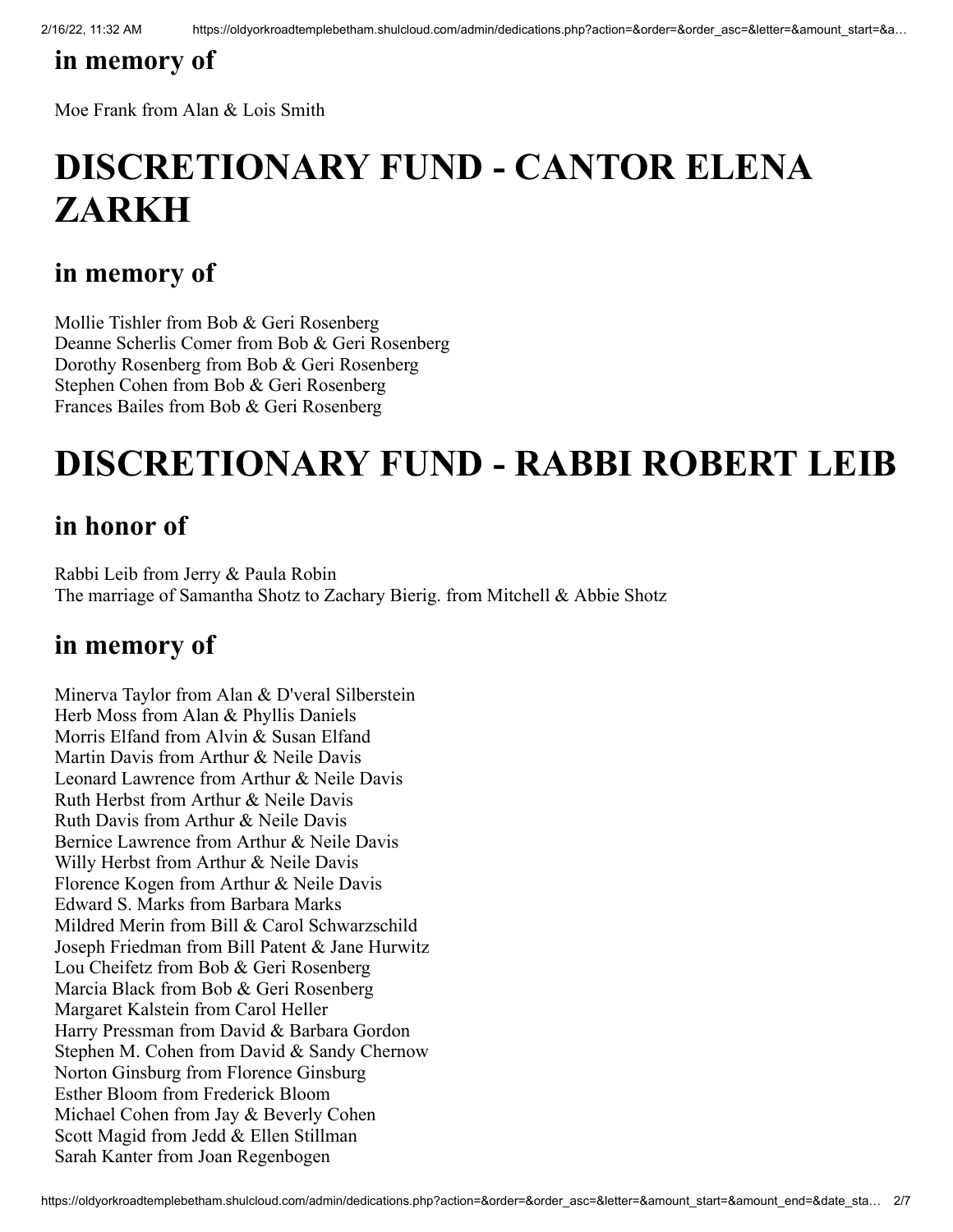Libby Platowsky from Joan Regenbogen Steven Redman from Josh Redman & Rob Myers Stephen M. Cohen from Lance & Leslie Kraemer Sally Grossman from Leonard Grossman Clara Fleishman from Lew & Sue Fleishman Sidney Sament from Linda Sament Stephen Cohen from Lisa Wulwick Esther Bloom from Lois Laman Carol Spector from Marc & Jennifer Spector David Bank from Marc & Joy Benoff Herman Glazer from Marty & Honey Cohen Stephen M. Cohen from Marty & Honey Cohen Louis Kenig from Marty & Susan Kenig Joseph Beitz from Marvin & Barbara Pollock Perle Perlman from Mindy & Mitch Ripkin Stephen M. Cohen from Miriam Rosoff Stephen Cohen from Perry & Jamie Weiner Stephen Cohen from Rodd & Stacey Dalinka Ian from Sandi Young Jacob Osterneck from Shirley Kahn Harvey Richman from Stanton Oliver & Vickie Richman Stephen Cohen from Steven & Merle Geiger Eli & Hanna Magid from Ze'ev & Dolores Magid

#### **other**

In appreciation from Don & Marilyn Webster Larry Fryer from Lew & Sue Fleishman

## **DISCRETIONARY FUND - RABBI SHOSHANAH TORNBERG**

## **in honor of**

Ross and Kristen's marriage. from Richard Wright & Ellen Levin

#### **in memory of**

Edward S. Marks from Barbara Marks Esther Bloom from Larry & Sandra Fryer Carol Spector from Marc & Jennifer Spector

# **DON DAFILOU FUND**

#### **in memory of**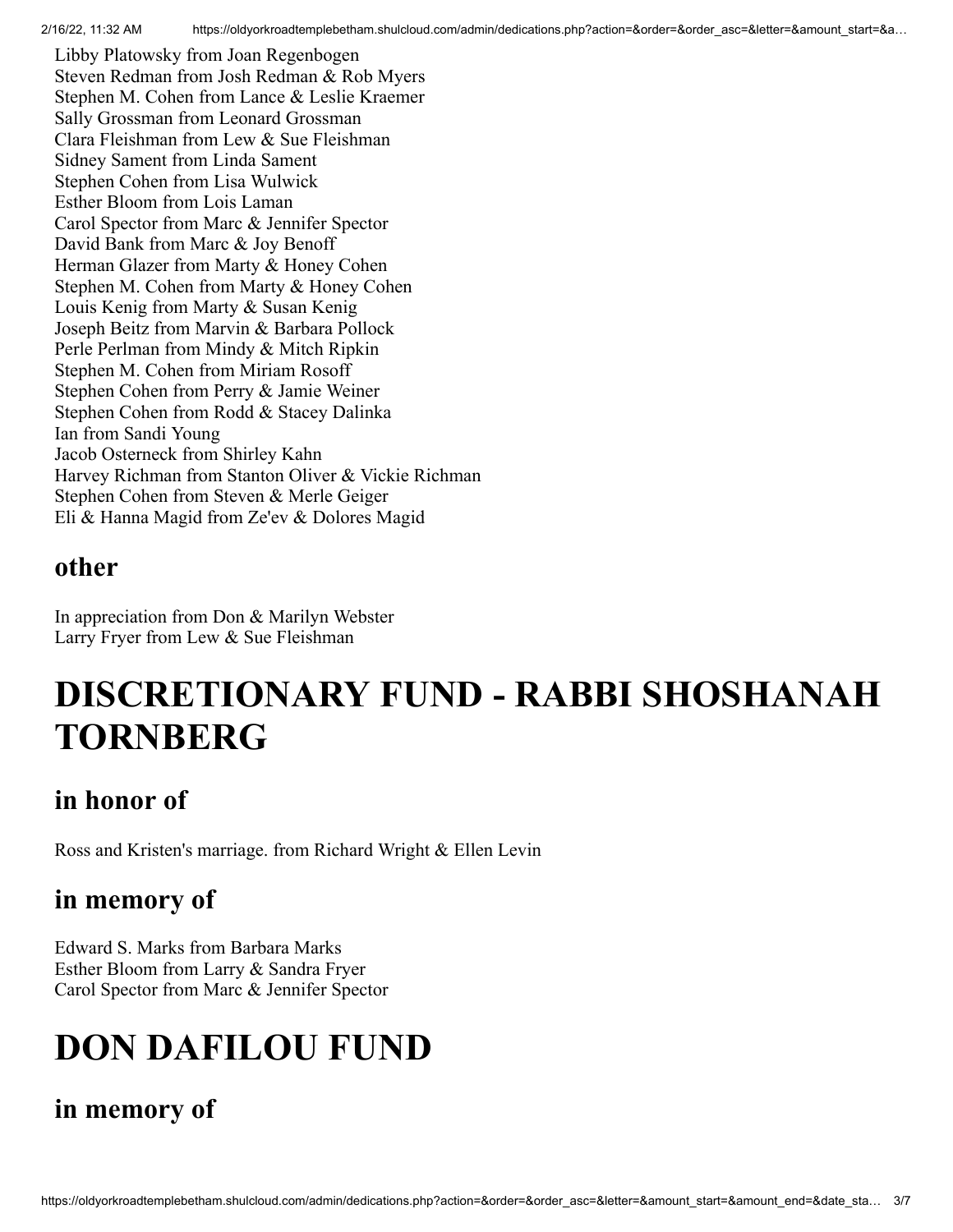2/16/22, 11:32 AM https://oldyorkroadtemplebetham.shulcloud.com/admin/dedications.php?action=&order=&order\_asc=&letter=&amount\_start=&a...

Morris Broder from Don & Marilyn Webster Evelyn Broder from Don & Marilyn Webster H. Moss from Fran Harburg Herb Moss from Harry Scherzer David Bank from Heath James & Renee Lorber Herb Moss from Paul Frank Marilyn Feldman from Randy & Dawn Lebowitz David Bank from Robert & Sally Wickman Dr. Herbert Moss from Ronald & Barbara Rosenthal

# **GARDEN / FLORAL FUND**

## **in memory of**

Stephen M. Cohen from Eaun Lee Shirley Serota from Gloria Ellman Louis Davidow from Gloria Ellman

# **HARRY & EVELYN SILVER Z'L SCHOLAR-IN-RESIDENCE FUND**

## **in memory of**

Esther Bloom from Jimmy & Karen Kantor

# **JACKIE CHEIFETZ "CHESED" FUND**

## **in honor of**

birth of grandson, Crew from Frank & Renie Glassman the marriage of Ross and Kristen from Frank & Renie Glassman

## **in memory of**

Stephen M. Cohen from Florence Ginsburg Marvin Levin from Frank & Renie Glassman Irvin Shpigel from Joel & Toby Shpigel Harry Bell from Joel & Toby Shpigel Joseph Shpigel from Joel & Toby Shpigel Sally Grossman from Leonard Grossman Alexander Poall from Phyllis Ford George Weisman from Sheldon Weisman Dorothy Weisman from Sheldon Weisman

# **JULIA NICOLE MARDER CAMP FUND**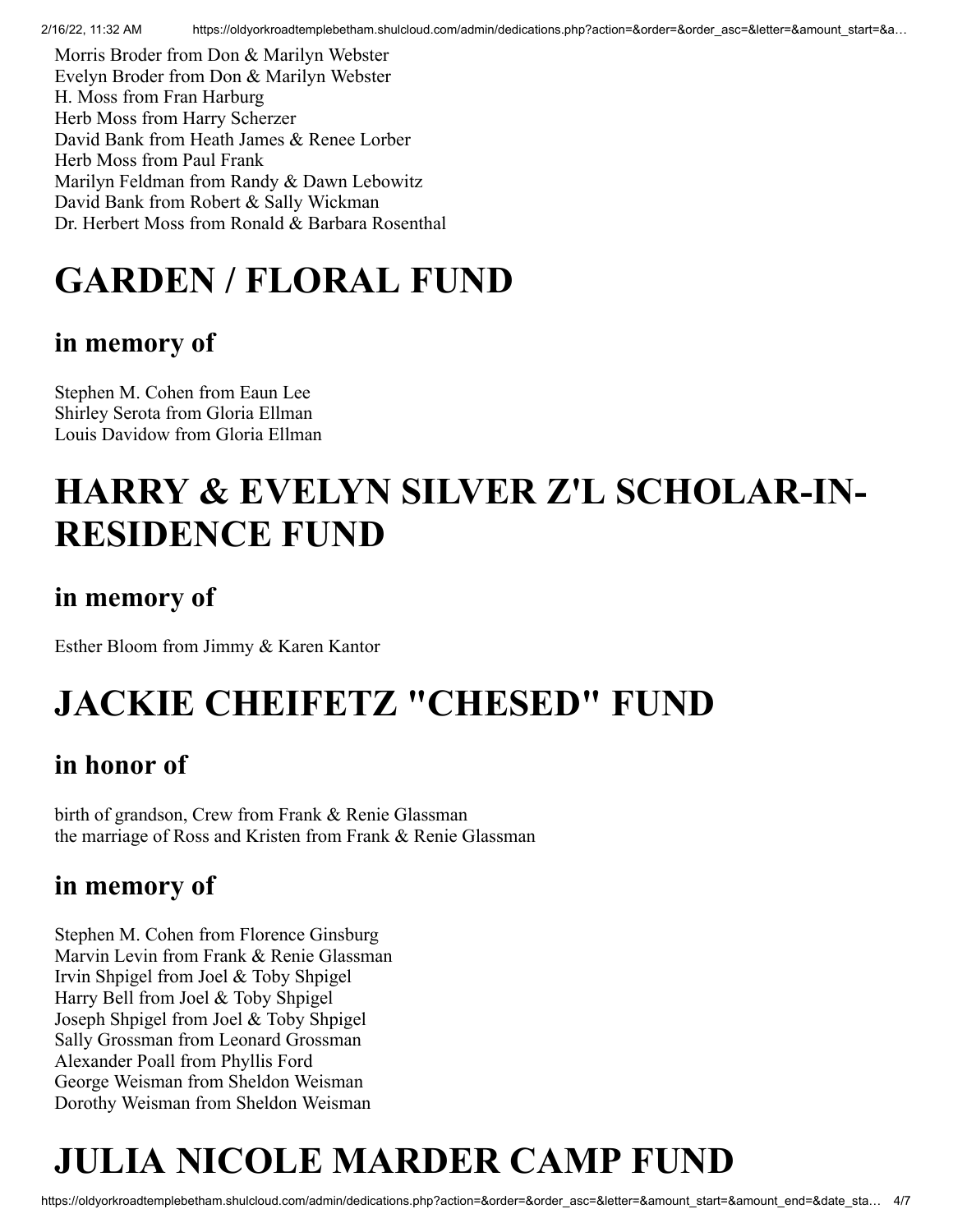## **in memory of**

Sara Kate Burke from Arthur & Neile Davis Steve M. Cohen from Donna Braitman Jerold Yecies from Richard & Anne Yecies Albert Feldman from Steven & Helene Rigefsky

# **LINCOW INSTITUTE ADULT EDUCATION FUND**

#### **in memory of**

Nina Goldfarb from Arnie & Barbara Lincow Sara Lincow from Arnie & Barbara Lincow Bernard Whitman from Arnie & Barbara Lincow Ruth Wiener from Barry & Marion Wiener Sam Wiener from Barry & Marion Wiener

## **MUSIC FUND**

## **in honor of**

50th wedding anniversary of Laurie and Harvey Holper from Steve & Nancy Chesin

#### **in memory of**

Mrs. Bloom from Elliot & Eileen Simmons Stephen Cohen from Gerry & Ellie Sapers Matthew Braman, D.D.S. from Paul & Linda Katz Fannie Kahn from Shirley Kahn

## **ROBERTA Z'L AND DR. HERBERT KRONSTADT SCHOLARSHIP FUND**

#### **in honor of**

Dr. Herbert S. Kronstadt from Arthur & Helene Gillingham

## **in memory of**

Roberta R. Kronstadt and Cheryl G. (Kronstadt) Benson from Arthur & Helene Gillingham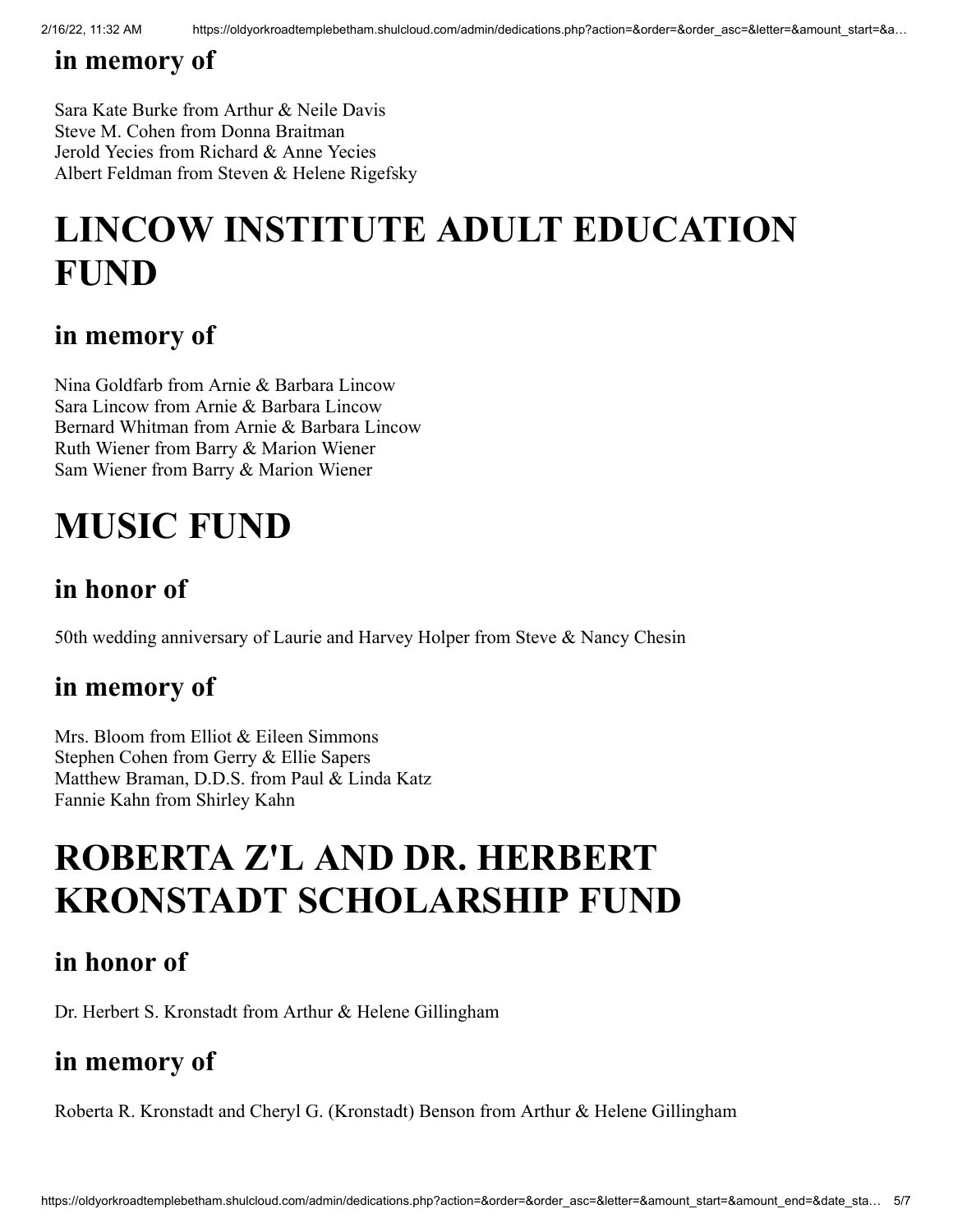# **SCHOOL OF EARLY LEARNING FUND IN CONNECTION WITH THE JOYCE E SHOTZ MEMORIAL FUND**

## **in honor of**

Sammy Klein from Ann Cohn

## **in memory of**

Marilyn Rosenblatt from Suzanne Zlotnick

# **THE HALEY JENNIFER YARMARK FUND FOR SOCIAL JUSTICE LEARNING**

## **in memory of**

David Bank from Lisa Blatt

# **TORAH/TORAH STUDY FUND**

## **in memory of**

Stephen Cohen from Mike & Claire Krassenstein Max Kaplan from Mike & Claire Krassenstein Esther Bloom from Mike & Claire Krassenstein

# **YAHRZEIT PRAYER DEDICATION**

## **in memory of**

Markel Moskowitz from Faye Katzman Family Members of Gary D. Kimmel from Gary Kimmel Abraham I. Kimmel from Gary Kimmel Frances R. Kimmel from Gary Kimmel Lee Goren from Janice Goren Sheila Marcus and Stephen Zucker from Jeff & Jaime Zucker Minnie Fryer from Larry & Sandra Fryer Lillian Rosendorff from Mark & Rhona Gold Edwin Sheldon Mikey from Susan Sheldon